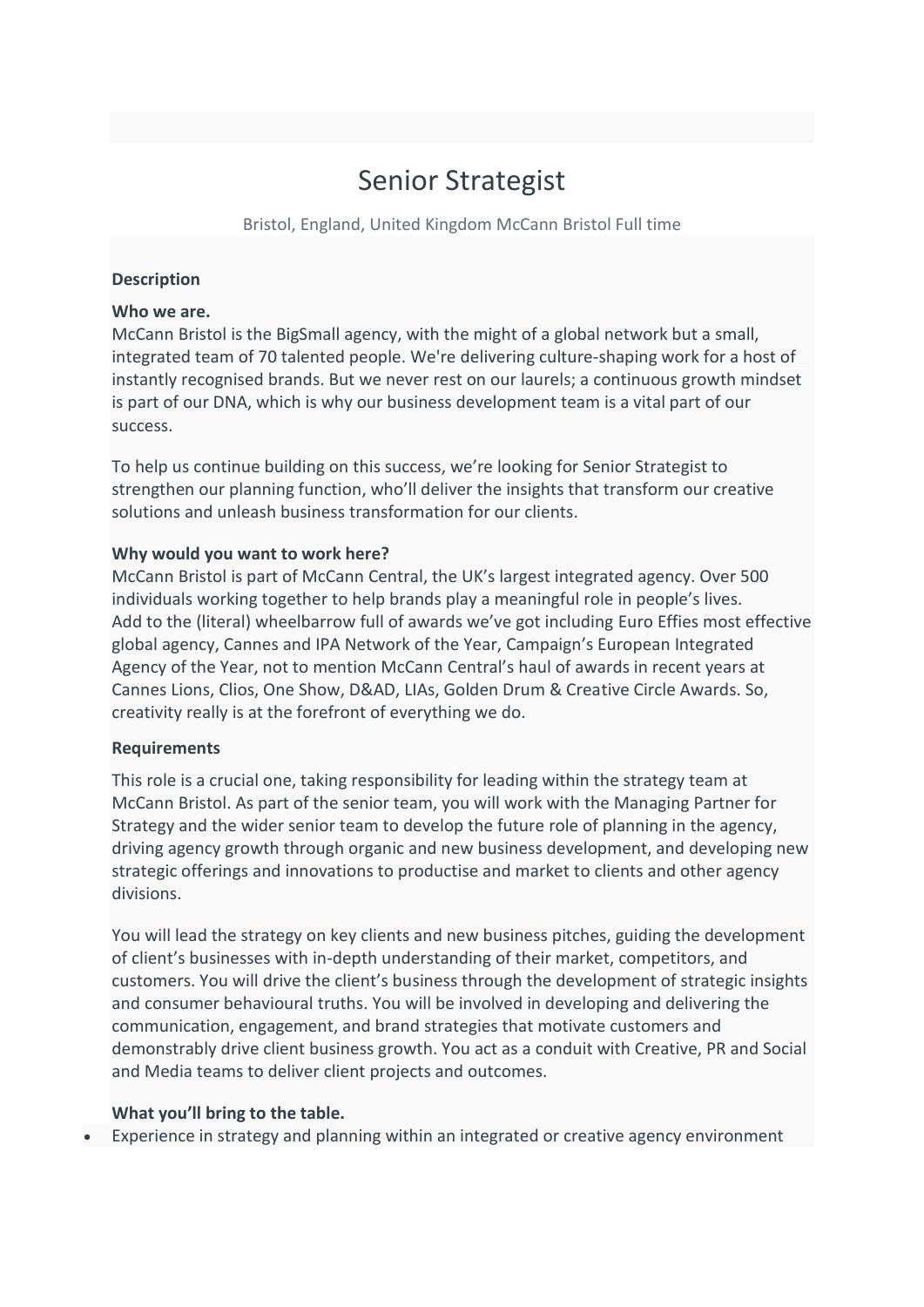- Through the line background and will thrive on developing integrated strategy based on uncovering impactful insights and simplifying the complex, leading to inspiring creative briefs and expansive discussions with our clients
- You'll be able to demonstrate a clear talent for getting under the skin of clients' brands and their commercial challenges.
- A track record of successfully delivering strategic projects
- A lateral and creative thinker with the ability to make complex topics understandable
- Innately inquisitive about human behaviour, society, and culture
- Conversant with different research methodologies and capable of knowing how and when to apply them
- A deep understanding of the intricacies of the customer experience in an omni-channel world
- Clear ability to deliver cross-channel communications strategies
- Passion for developing others and upskilling everyone on strategy across the agency **The truth.**

At McCann, we've spent more than a century building successful brands using one simple philosophy: Truth Well Told. It's our belief that consumer insights based on truth are crucial to building brands that last.

Working with McCann will be both fun and challenging. We want you to grow with us and create work our clients will be excited about and work you will feel proud of.

## **Benefits**

In addition to a competitive salary, we are committed to creating a brilliant environment for all our people. This includes benefits such as 28 days holiday, plus the opportunity to buy more holiday, enhanced pension contributions, life assurance and much more.

A culture of learning and development is also central to our ethos, so you'll have access to industry leading training and development programmes, plus you'll get to work closely with the world's biggest media partners to access exclusive features and products.

Most importantly, you'll be part of a fun and collaborative team and you'll work in an environment where you are supported, pushed and developed.

Our commitment to equal opportunities

For us, diversity is a business imperative – one that must be embedded into every aspect of how we operate in order to drive success. Simply put, we believe an encouraging and inclusive environment makes sound business sense.

As a globally integrated community that influences and shapes culture, it's vital that the talent mix in our agencies encompasses all dimensions of diversity, and that we demand the same of the people we work with.

Conscious inclusion encompasses social, cultural and cognitive differences and cultivates an ethos of belonging, connection and shared purpose. It is the integration of this philosophy that allows us to create meaningful experiences for our employees, drive better business practices with our vendors and clients, and ultimately lead with purpose.